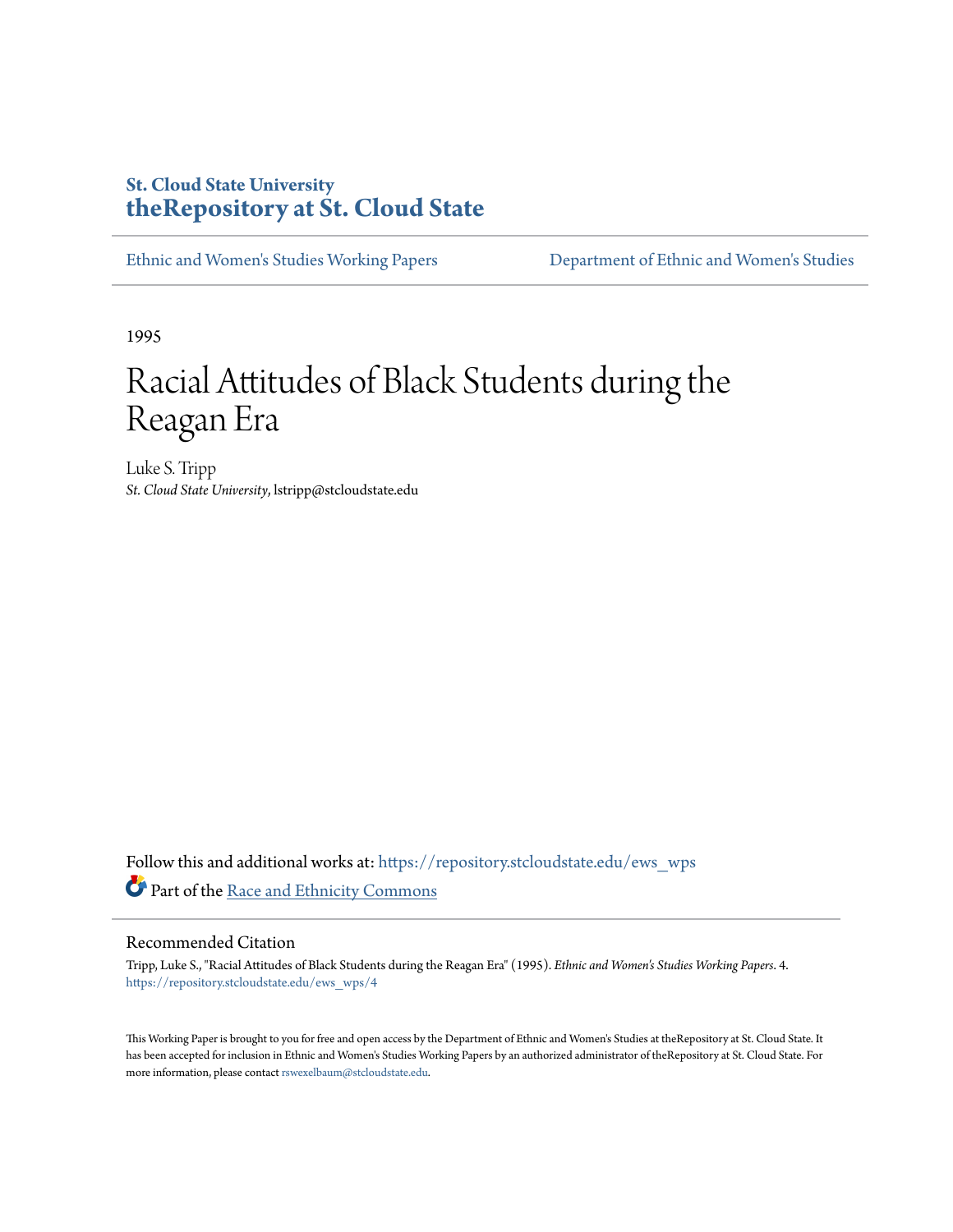## **Racial Attitudes of Black Students during the Reagan Era**

**Luke Trip** 

**1995** 

#### **INTRODUCTION**

The 1980s was a period when Blacks experienced setbacks and reversals in various areas of social life. Did the setbacks cause Blacks to turn away from whites? This is the question that is addressed in this study of the racial attitudes of Black college students. The purpose of this research is to describe the attitudes of Black students toward Whites during the Reagan era and compare their attitudes with the attitudes of the general Black population. To provide a background to interpret our findings, we will review the major political and economic events of the 1980s or the Reagan years.

#### **THE AFRICAN-AMERICAN COMMUNITY UNDER REAGANISM**

The 1980s was the decade of Reaganism, a period in which the right wing of the Republican party held sway over the political direction of the country. This did not bode well for life in the African-American community. Virtually all of the major indicators of the well being of the African-American community showed that it was in a state of crisis. The social fabric of the community, which had been weakened in the 1970s by some general conservative trends, was torn further apart in the 1980s by long-term unemployment and underemployment, low wage jobs, reduced real income, smaller college participation rates, increased deterioration in the quality of elementary and secondary education, increased impoverishment of the youth, reduction of health and social services, a drop in the accessibility of decent housing, and a general increase of anxiety and insecurity (Albelda et al., 1988; Blackwell, 1985; Palmer and Sawhill, 1984).

Despite these devastating forces and trends, which weakened the economic security and eroded the income of a large segment of the African-American community, the middle class continued to grow in the 1980s (Dingle, 1989). However, the gulf between the middle class and lower class also grew. According to a recent National Research Council study, the proportion of African-American families with incomes over \$35,000 grew from 15.7 percent to 21.2 percent between 1970 and 1986, while the proportion of African-American families with incomes of less than \$10,000 also grew substantially, from 28.8 percent to 30.2 percent (Dingle, 1989).

#### **Political Gains and Community Decline**

Although the Reagan administration attempted to stifle African-American political participation through a program of reducing the role of the Legal Enforcement Assistance Administration in dealing with matters arising under the provisions of legislation such as the Civil Rights Act of 1964 and the Voting Rights Act of 1965, African-American political activism increased dramatically in the 1980s (Franklin and Moss, 1988). This increased level of political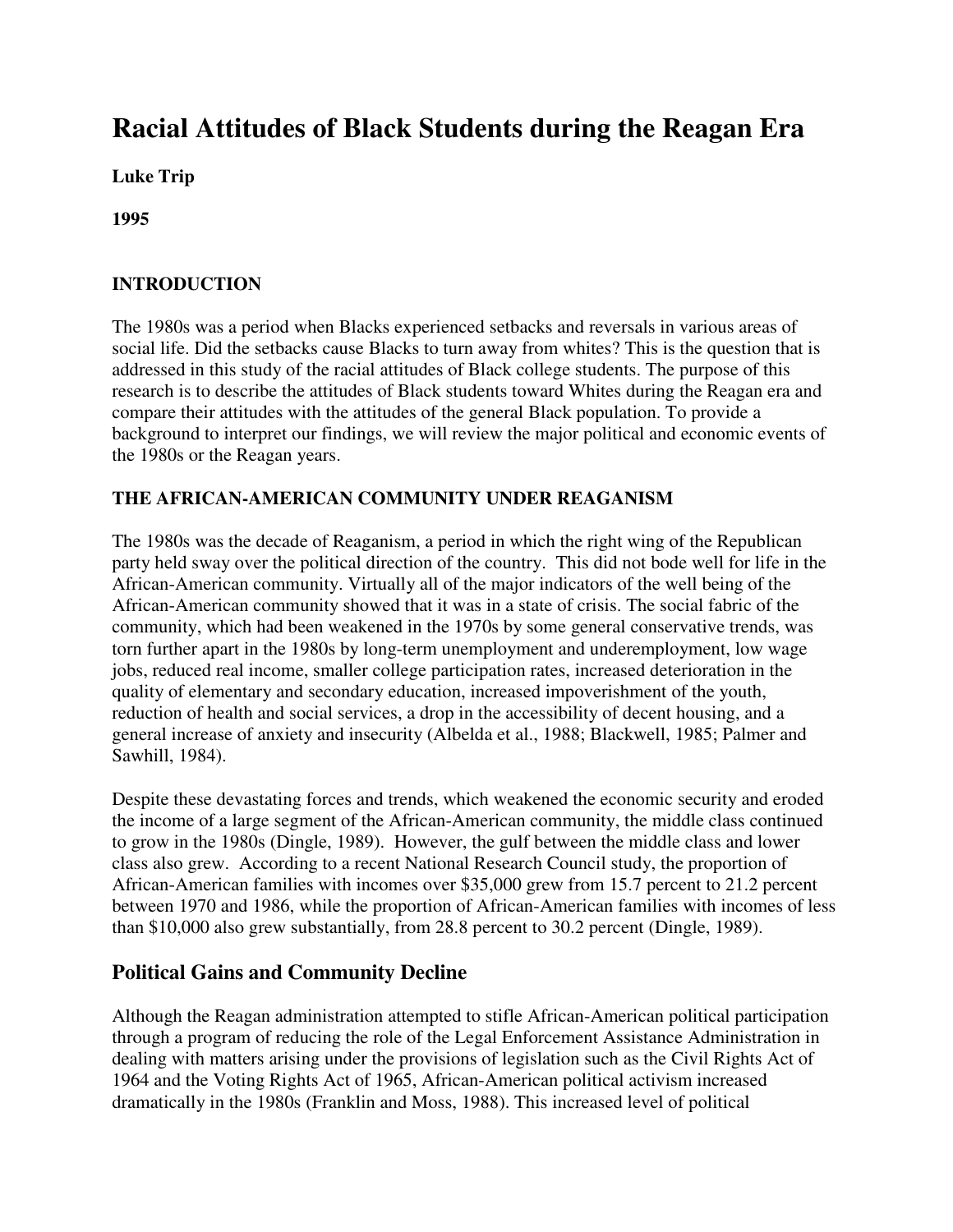participation was reflected in the growth of the number of African-American elected officials, which rose from 4,912 in 1980 to 6,056 in 1985 (Franklin and Moss, 1988). Two political campaigns, which greatly inspired the active involvement of the African-American community, were those of Jesse Jackson who was a presidential candidate in 1984 and again in 1988, and Harold Washington who became the first African-American mayor of the city of Chicago in 1983 and won re-election in 1987 (Franklin and Moss, 1988). Even though the African-American community made impressive political gains in the 1980s, it seemed to many that those gains were not translated into decisive economic power to significantly reverse the continuous decline in the living conditions of the majority of African-Americans (Tilly and Valenzuela, 1990). Nevertheless, the main point is that Blacks responded to the conservative political climate with greater political activity rather than with resignation (Gurin, Hatchett & Jackson, 1989).

### **Cultural Changes**

An invigorated cultural movement, which emphasized the African heritage of Blacks, gained momentum during the 1980s. African jewelry and medallions and clothes with African inspired patterns came into vogue along with Afrocentric artifacts. This reaffirmation of African values and standards was also reflected in hair styles, music, and dance, particularly among the youth. The rapid growth of this cultural movement has been noted by the retail industry which has witnessed an expanding market for Afrocentric products and a boom in the number of Afrocentric shops (Gadsden, 1990).

The negative impact of the policies implemented under the Reagan administration on the African-American community and the growth of the Afrocentric cultural movement during the 1980s may help explain the increased student activism around the issues of racial and social diversity as it relates to the curriculum (Watkins, February, 1990; Magner, November, 1990), the rise in the number of Black student protest rallies and demonstrations against administrators on various campuses (Leatherman, September, 1990; Manger, June, 1990; Magan, May, 1990), the increased enrollment at historically Black colleges (Wilson, October, 1990), the growing number of students who choose academic majors that meet some social need (Dodge, December, 1990), the rise in tensions between Black and white students (Cage, November, 1990; Magner, November, 1990; Chronicle, January, 1990), the formation of Afrocentric student groups, and the popularity of militant Black leaders, especially Louis Farrakhan and Malcolm X (Collison, February, 1990). This broad multi faceted description of social reality for the African-American community in the 1980s is one which suggests that the social conditions were ripe for a shift away from White society.

#### **Black Racial Attitudes**

What effect did these changes have on the African-American psyche as it relates to Blacks' attitudes toward Whites? We will examine how these conditions may have affected the racial attitudes of Black students during this period. Studies of racial attitudes indicate that during the latter 1960s at the height of the intensity of the Black liberation movement, Black students were becoming much more negative in their perception of White people (Banks, 1970). In the 1980s, the rhetoric and actions of Black students suggested that they were becoming more alienated from White society. On many campuses the strident call for Afrocentricism coupled with pro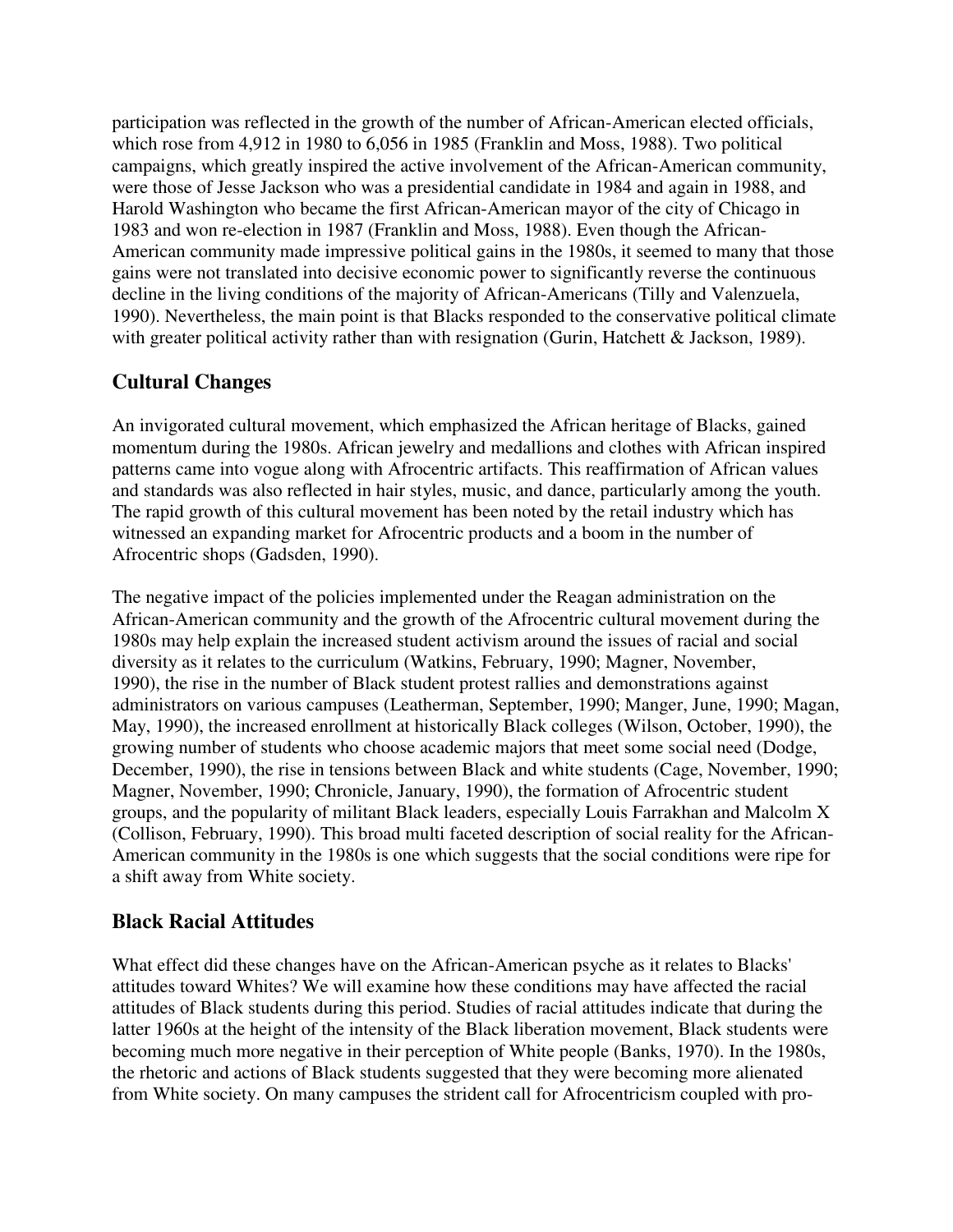Black rhetoric frequently prompted questions as to the extent of anti-white feelings present in young Blacks.

Marx (1967) found that Black pride and anti-White attitudes were inversely related. In fact, his data indicated that variables such as intellectual sophistication, high morale, and positive selfimage correlated negatively with anti-White sentiment. Pettigrew (1969) cautions us not to confuse "Black power" ideas with racial separatism. He thinks that as a presumed intervening stage, Black separatism is more concerned with group pride and "local control," more a retreat from Whites than an attempt to dominate them. On the basis of their extensive 1968 survey of Black residents in fifteen major cities, Campbell and Schuman (1968) concluded:

Separatism appeals to from five to eighteen percent of the Black sample, depending on the question, with the largest appeal involving Black ownership of stores and Black administration of schools in Black neighborhoods, and the smallest appeal the rejection of Whites as friends or in informal contacts. Even on questions having the largest appeal, however, more than three-quarters of the Black sample indicate a clear preference for integration. Moreover, the reasons given by respondents for their choices suggest that the desire for integration is not simply a practical wish for better material facilities, but represents a commitment to principles of nondiscrimination and racial harmony.

Bobo (1987a) found that alienation from contemporary White society does not vary substantially between persons of low and high social status (as measured by education and family income), between younger and older people, northerners and southerners, or between men and women. His research also revealed that Blacks increasingly expressed skepticism that progress in civil rights was being made in the 1980s (Bobo, 1987b). What emerges from these and other studies is a rather complex and sometimes contradictory description of the attitudes of Blacks. What do the data show in this study regarding the racial attitudes of Black students toward Whites?

#### **METHOD**

This is a longitudinal study of a non random sample of the racial views and attitudes of 679 African-American undergraduate students (375 males and 304 females) who attended Southern Illinois University-Carbondale, a large predominately White institution, in the 1980s. The students were enrolled in August 1984 (118 males and 86 females), January 1985 (57 males and 59 females), August 1986 (54 males and 52 females), September 1987 (93 males and 56 females) and March 1989 (53 males and 51 females). This sample represents about 7 percent of the Black students. About half were from the Chicago Metropolitan area. Slightly more than half described their own neighborhoods as predominately Black and middle class.

During a regularly scheduled class hour, the students completed a questionnaire that elicited their social views and attitudes. Their racial attitudes were measured in terms of responses to social distance questions concerning their willingness to take part in various social settings involving contact with Whites. The survey instrument consisted of items constructed to measure their feelings about racially mixed neighborhoods, schools, places of work, parties, marriages, and political organizations. The data was analyzed using statistical techniques appropriate for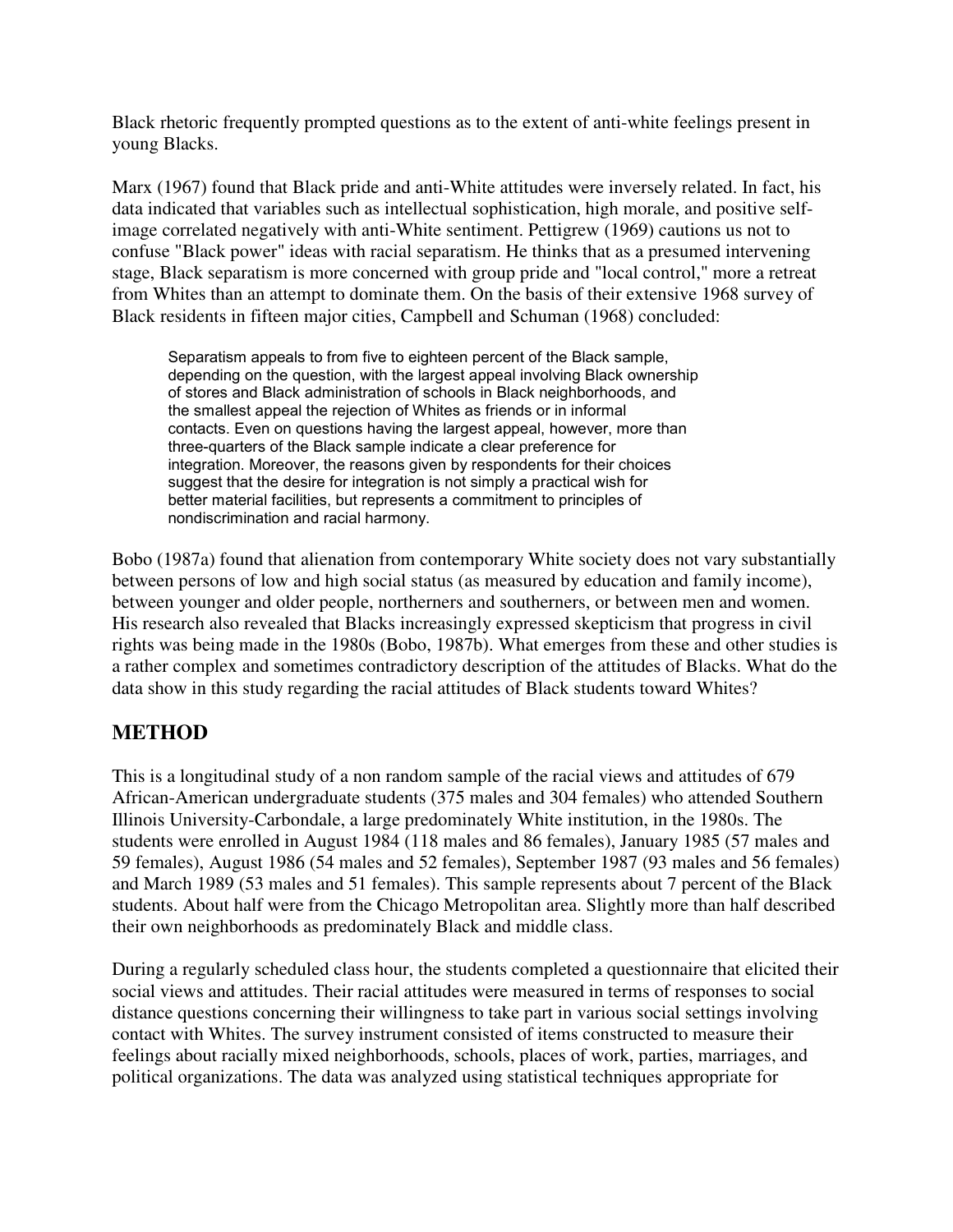nominal variables; chi-square was used as the statistical test of significance and Cramer's V provided the statistical measure of association.

#### **SOCIAL RELATIONS AND ATTITUDES**

#### **Neighborhood Background**

First, let us get a background profile of the students in terms of their home environment. About 60 percent of the respondents described their neighborhoods as mostly Black, and a consistent majority over the years, ranging from 80 percent to 67 percent, characterized their neighborhoods as being at least middle class.

Most were familiar with Whites through personal social interaction. Close to a majority had almost daily contact with Whites in their neighborhoods, and they were open to socializing with them in their neighborhoods. However, only about a third had frequent contact with Whites in their homes. A rather small minority ranging from 27 percent to 10 percent indicated a negative attitude toward socializing with Whites.

Table I shows that a consistent majority over the years ranging from 74 percent to 56 percent preferred to live in a neighborhood that was about equally mixed rather than a neighborhood that was either predominantly White or Black.

| <b>TABLE I Respondents' description of the racial composition of the</b><br>type of neighborhoods they would like to live in: 1984, 1985, 1986, 1987,<br>1989 • What type of neighborhood would you like to live in? |       |       |       |         |       |  |
|----------------------------------------------------------------------------------------------------------------------------------------------------------------------------------------------------------------------|-------|-------|-------|---------|-------|--|
| <b>NEIGHBORHOOD</b>                                                                                                                                                                                                  | 1984  | 1985  | 1986  | 1987    | 1989  |  |
| Almost completely                                                                                                                                                                                                    | $9\%$ | 9%    | $5\%$ | 13%     | 13%   |  |
| <b>Mostly Black</b>                                                                                                                                                                                                  | 12%   | 15%   | 18%   | $ 20\%$ | 21%   |  |
| Equally integrated                                                                                                                                                                                                   | 73%   | 74%   | 72%   | 56%     | 60%   |  |
| Mostly White                                                                                                                                                                                                         | 5%    | $2\%$ | $5\%$ | 7%      | $6\%$ |  |
| Almost completely White                                                                                                                                                                                              | $1\%$ | $1\%$ | $1\%$ | $4\%$   | $1\%$ |  |
| Number                                                                                                                                                                                                               | 202   | 117   | 108   | 162     | 126   |  |

#### **School**

When we consider schools, we see the same pattern. A consistent majority over the years ranging from 80 percent to 68 percent preferred to enroll their children in a school that was about equally mixed rather than one that was either predominantly White or Black. (See Table II.)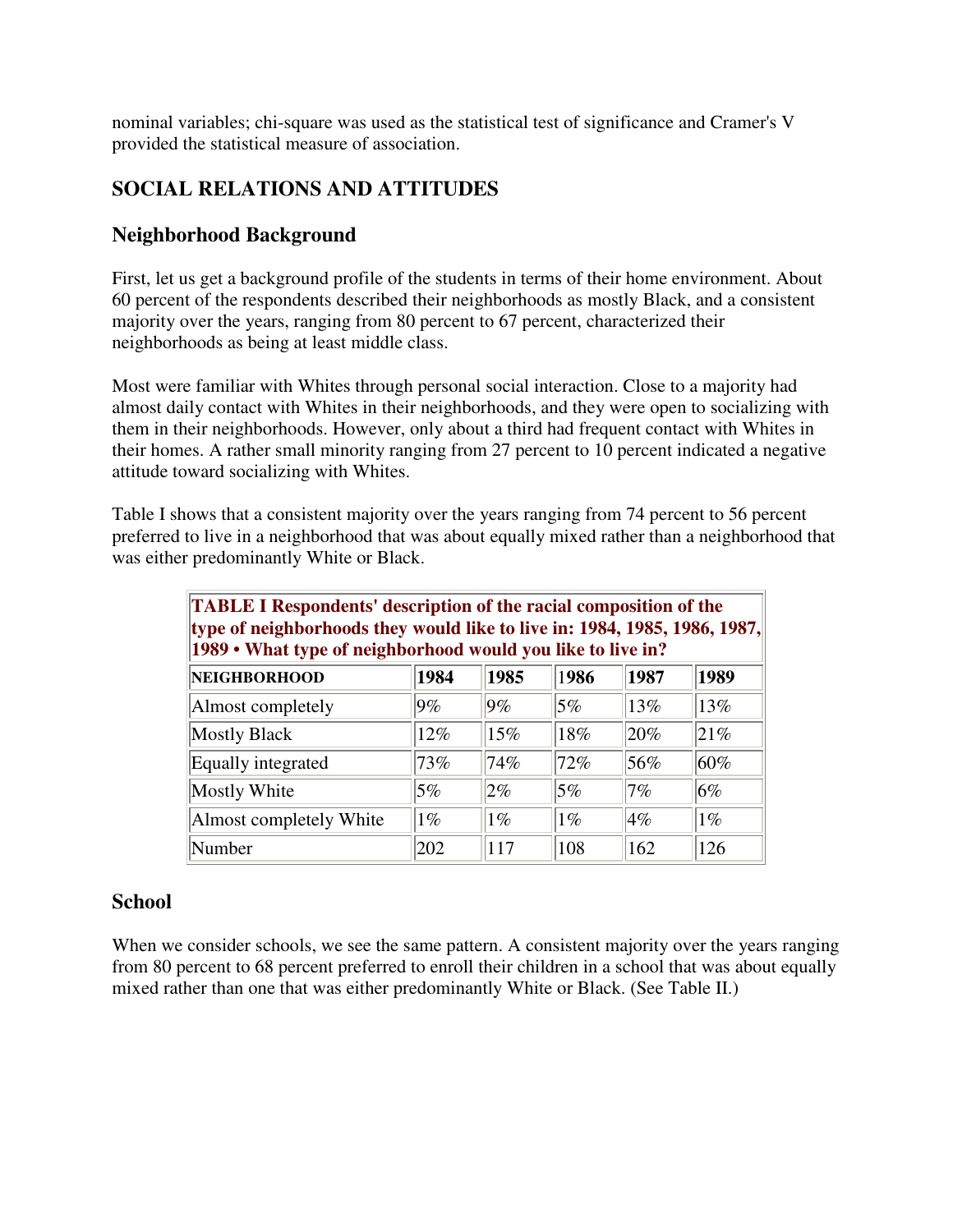| <b>TABLE II Respondents' description of the racial composition of the</b>  |  |
|----------------------------------------------------------------------------|--|
| type of school they would like their children to attend: 1984, 1985, 1986, |  |
| 1987, 1989 • What type of school would you like to send your children      |  |
| 10 <sup>2</sup>                                                            |  |

| <b>RACIAL MIX OF</b><br><b>SCHOOL</b> | 1984  | 1985   | 1986   | 1987           | 1989   |
|---------------------------------------|-------|--------|--------|----------------|--------|
| Almost completely                     | 3%    | $2\%$  | 5%     | 9%             | 5%     |
| <b>Mostly Black</b>                   | 6%    | $10\%$ | $11\%$ | 9%             | 14%    |
| Equally integrated                    | 79%   | $80\%$ | 78%    | 68%            | 73%    |
| Mostly White                          | $9\%$ | 9%     | 5%     | 9%             | 9%     |
| Almost completely<br>White            | 3%    | $ 0\%$ | $2\%$  | 5%             | $ 0\%$ |
| Number                                | 202   | 116    | 107    | <sup>161</sup> | 125    |

It seems that their preference for racially mixed neighborhoods is reflected in national surveys. For the past three decades, national samples of Blacks have been surveyed about their preferences between racially mixed and Black neighborhoods. Two-thirds to three-quarters of Black respondents have consistently chosen mixed neighbors (Jaynes & Williams, 1989). Similarly, their preference for racially mixed schools was in accord with data from national surveys. An analysis of survey trend data collected between 1972 and 1982 by Gallup, National Opinion Research Center (NORC), and Institute for Social Research (IRS) reveal that the majority of Black respondents believed Black and White children should go to the same school (Schuman, Steeh, & Bobo, 1985).

#### **Church**

The most prevalent religious affiliation among the students was the Baptist denomination. Over the years only a small minority ranging from 31 percent to 20 percent worshipped on a regular basis with Whites in church. However, a solid majority ranging from 81 percent to 67 percent indicated that they were open to worshipping with Whites.

#### **General Social Interactions and Attitudes**

What about places and institutions outside of their neighborhood? One of the most significant places of social interaction is the workplace. The data indicated that about two- thirds of the students frequently (at least once a week) worked with Whites at jobs, and only a small minority ranging from 20 percent to 10 percent indicated a negative attitude toward working with Whites at their jobs. Moreover, a consistent majority over the years ranging from 77 percent to 60 percent preferred a workplace that was about equally mixed rather than one that was either predominantly White or Black.

With regard to other social settings, the data show that the students had a liberal attitude about socializing with Whites. For instance, a majority, ranging from 74 percent to 58 percent, had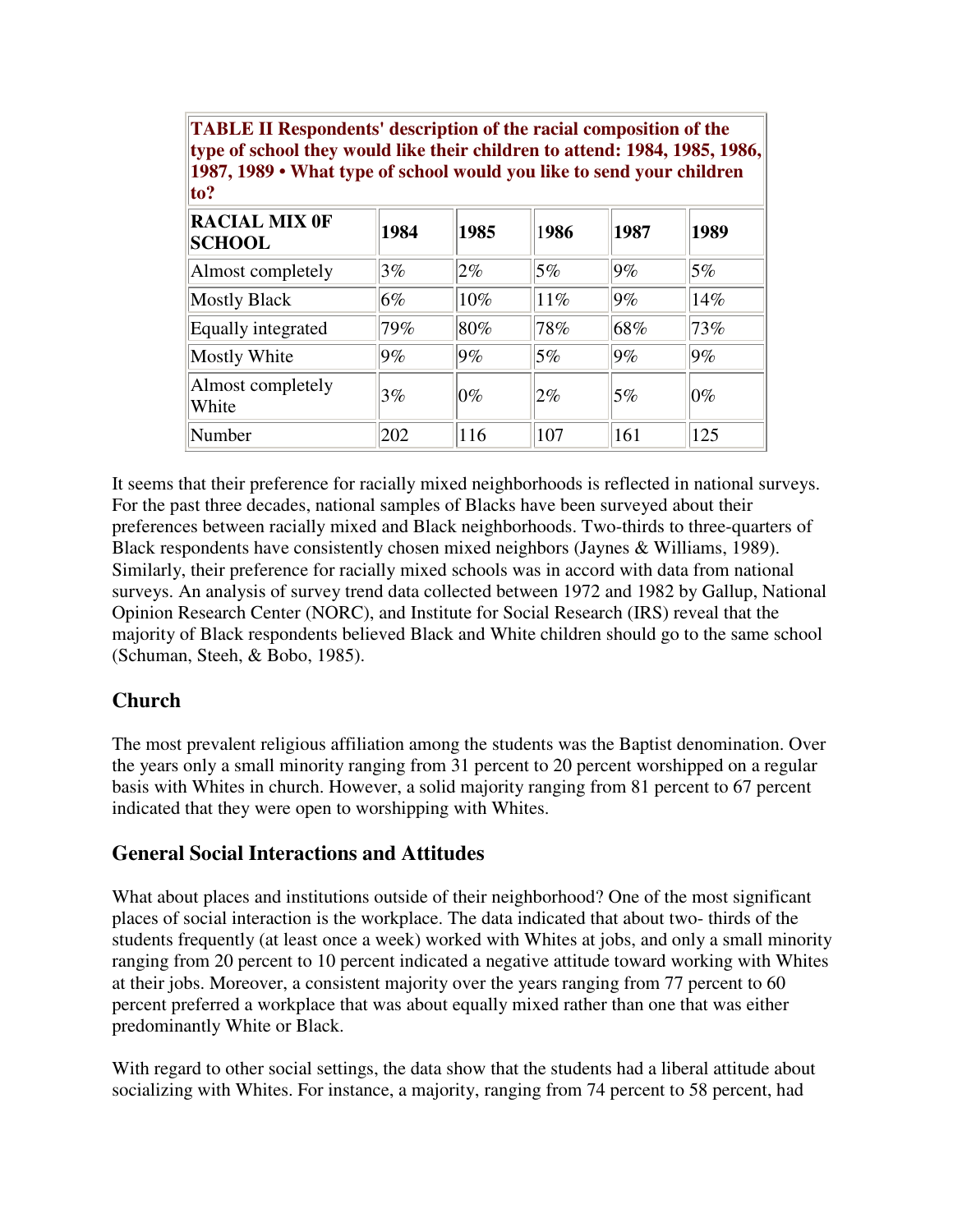frequent contact with Whites in voluntary organizations, but only a small minority ranging from 16 percent to 7 percent indicated a negative attitude toward working with Whites. Likewise, only a small minority ranging from 12 percent to 9 percent indicated a negative attitude toward participating with Whites in sports. Regarding more intimate and informal settings such as parties, the data again revealed that most of the students were open to socializing with Whites at parties, however, only a minority did so on a frequent basis. Over the years about a third of the students frequently (at least once a week) socialized with Whites at parties. These findings suggest that their attitudes concerning their willingness to socially interact with Whites in various social settings were fairly stable. Furthermore, their unchanged preferences were for social settings that could be generally described as racially integrated.

#### **Interracial Marriage**

Interracial marriage between Blacks and Whites is a controversial issue framed by America's strongest mores and taboos. This issue remains a very sensitive one in the U.S., especially for White people. Myrdal (1944) hypothesized that Whites' greatest concern regarding social contact with Blacks was intermarriage and sexual intercourse involving White women. Recent attitudinal survey data support his hypothesis (Jaynes and Williams, 1989). Schuman, Steeh, and Bobo (1985) examined responses to questions concerning interracial marriage that were included in a series of national surveys conducted by Gallup and the National Opinion Research Center. In response to the question, "Do you think there should be laws against marriage between Blacks and Whites?", the proportion of Whites who responded yes was 62 percent in 1963, 61 percent in 1964, 44 percent in 1968, 60 percent in 1972, 29 percent in 1977, 22 percent in 1980, and 34 percent in 1982. And in response to the question, "Do you approve or disapprove of marriage between whites and nonwhites?", the percent who disapproved was 96 percent in 1958, 73 percent in 1972, 67 percent in 1978, and 60 percent in 1983. More recently, in 1990, a significant proportion of Whites, 1 in 5, still believed that interracial marriages should be illegal. Only 4 percent of Whites actually viewed interracial marriages in a favorable light. Furthermore, about 66 percent were opposed to close relatives marrying Blacks (Wilkerson, 1991). In contrast, the disapproval response pattern of Blacks to interracial marriages was 24 percent in 1972, 23 percent in 1978, and 22 percent in 1983. The results of a 1990 study showed that among Blacks, 66 percent neither favored nor opposed interracial marriages.

This decline in the level of disapproval of interracial marriages among Blacks and Whites, but especially Whites, is reflected in an increase in the number and rate of mixed marriages. However, there are probably factors more important than this shift in attitudes that explain the trend of a growth of interracial marriages. The number and rate of interracial marriages is increasing, and Black men are more likely to marry outside their race than Black women. According to the U.S. Bureau of the census, There were 211, 000 Black-White interracial marriages in 1990, 150,000 (71 percent) involving Black males and White females and 61,000 (29 percent) and uniting White males and Black females (Pinkney, 1993). Black/White marriages in U.S.A. was 1.5/1000 in 1970 as compared with 4/1000 in 1990 (Wilkerson, 1991; Tucker, 1990). Another indicator of the trend of intimate interracial social contact is the so-called interracial baby boom. Black/White births increased from 8,700 in 1968 to 45,000 in 1989 (Futurist, 1993).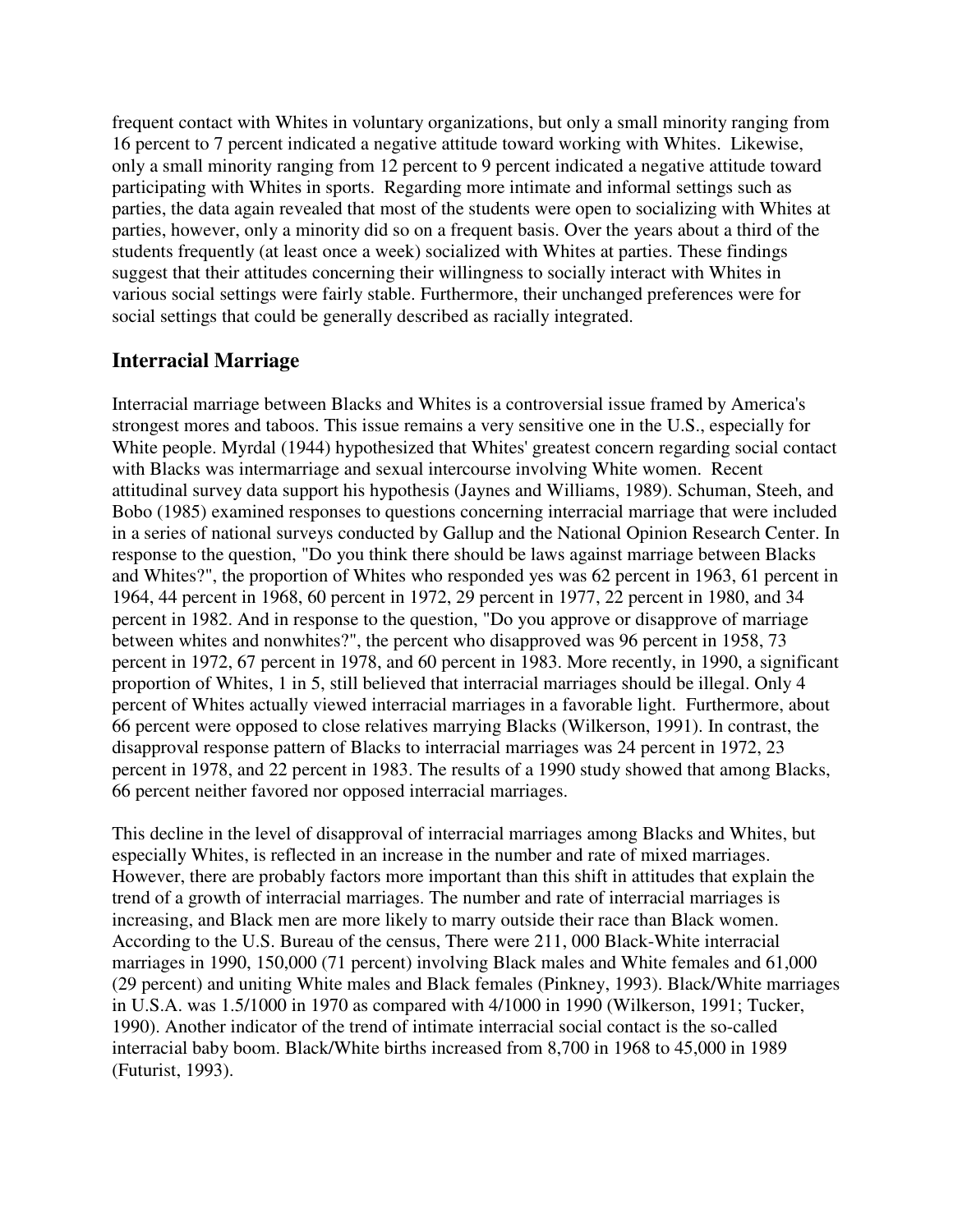What are some of the social factors that may explain the rise in interracial marriages? For the past three decades, there has been an increase in the number of concrete situations and opportunities for informal social interactions between Blacks and Whites. Concurrently, there has been a general weakening of social taboos and inhibitions. These trends may help explain the increase in the rate of interracial marriages.

Consistent to a remarkable degree with national survey data, the findings from this study indicated that over the years only a small minority of the Black students disapproved of interracial marriage. Table III shows that over the years only a small minority ranging from 27 percent to 10 percent disapproved of interracial marriage. However, it should be noted that the trend was toward higher disapproval. Further analysis revealed that the trend could be attributed to a shift among men toward higher disapproval. The gender difference between those who disapproved of interracial marriage was statistically significant in 1984 when only 5 percent of the men disapproved of interracial marriage as compared with 18 percent of the women. By 1989, about 28 percent of both groups disapproved of interracial marriage. The shift among the men toward higher disapproval may be related to the increased influence of the Afrocentric movement with its emphasis on Black pride which may, in the area of family life, translate into the idea of marrying only black women (Tucker, 1990). To keep this in perspective, however, a large majority of both men and women did not disapprove of interracial marriage over the years, and their attitudes reflected the national pattern for Blacks.

| <b>TABLE III Respondents' attitudes toward interracial marriage: 1984,</b><br>1985, 1986, 1987, 1989 • Do you approve of interracial marriage? |        |        |       |      |      |
|------------------------------------------------------------------------------------------------------------------------------------------------|--------|--------|-------|------|------|
| <b>INTERRACIAL</b><br><b>MARRIAGE</b>                                                                                                          | 1984   | 1985   | 1986  | 1987 | 1989 |
| Strongly approve                                                                                                                               | $20\%$ | 15%    | 18%   | 7%   | 14%  |
| Approve                                                                                                                                        | 39%    | 43%    | 26%   | 23%  | 26%  |
| Indifferent                                                                                                                                    | 31%    | 29%    | 42%   | 43%  | 33%  |
| Disapprove                                                                                                                                     | 3%     | 5%     | $7\%$ | 13%  | 13%  |
| Strongly disapprove                                                                                                                            | 7%     | $ 8\%$ | 8%    | 13%  | 14%  |
| Number<br>$p<.003$ .                                                                                                                           | 198    | 112    | 105   | 136  | 120  |

Why would Black women tend to disapprove of interracial marriage more than Black men? Black women as compared with Black men may tend to feel more threatened by the phenomenon of interracial marriage. Their image of an interracial couple tend to be one of a Black husband and a White wife. Thus, many may see themselves as competitors with White women for "desirable" Black men. For them, interracial marriages represent a threat to their chances of finding eligible Black men (Paset, 1991). Their perceptions are consistent with the findings of some studies. Gonzales (1992) noted that Black men with White wives tend to have higher status jobs, greater incomes, and more education than Black men with Black wives. There are other important factors, but competition may be the most relevant.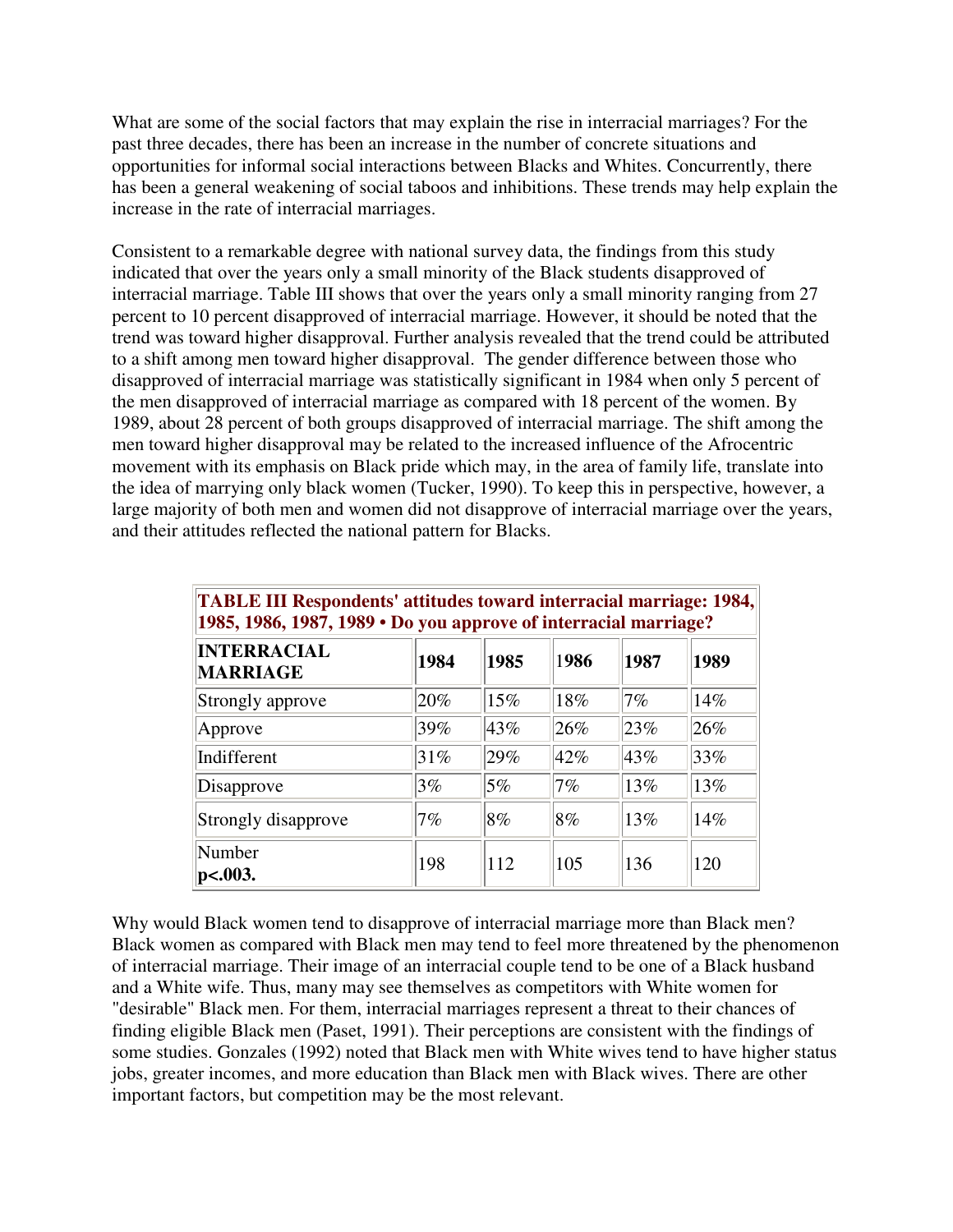#### **Racial Discrimination**

The data of this study show that the students tended to become somewhat more pessimistic about dramatically reducing racial discrimination. There was a significant increase (from 45 percent in 1984 to 65 percent in 1989) in the proportion of students who chose the pessimistic alternative "Whites are so opposed to Blacks getting their rights that it's practically impossible to end discrimination in America," rather than the optimistic alternative "Certainly enough Whites support the goals of the Blacks for Americans to see considerable progress in wiping out discrimination."

The data also show that over the years, there was an increase in the proportion of students who indicated that they had experienced some racial discrimination in employment (from 61 percent to 87 percent) and housing (from 24 percent to 47 percent). However, only a small minority ranging from 6 percent to 18 percent indicated they experienced a great deal of discrimination. This trend could be related to the observed shift among the students toward pessimism about dramatically reducing racial discrimination.

National surveys document a widespread belief among Blacks that racial discrimination continues to be a major problem. The 1979-1980 National Survey of Black Americans found that 41 percent of Blacks believed that most White people want to "keep Blacks down," 36 percent thought most Whites "don't care" one way or the other, and 23 percent thought most Whites wanted to see Blacks get a "better break." The 1982 General Social Survey revealed that onethird of Blacks believed that Blacks with qualifications comparable to those of Whites could "almost never "expect to obtain as good a job as a White person, and 55 percent responded that Blacks would obtain comparable earnings only "sometimes" (Jaynes and Williams, 1989). In a more recent nationwide study of more than 1,100 American youth age 15-24, almost half (46 percent) of the Blacks viewed Blacks as victims of discrimination and 60 percent supported affirmative action initiatives (Baskerville, 1992).

In contrast, 48 percent of Whites believed that Blacks have special advantages; a mere 4 percent believed that Blacks are discriminated against; also, not surprisingly, 65 percent of Whites oppose affirmative action initiatives toward minorities (Baskerville, 1992). Many studies indicate that for the past 40 years there has been a growing White acceptance of racial equality in the abstract, but this trend has not been reflected in their approval of concrete policies designed to make the idea of racial equality a reality (Schuman, Steeh, & Bobo, 1985).These patterns suggest a paradox which underlies the dynamic social tensions between Blacks and Whites.

#### **Perceptions of Other Groups ' Feelings toward Blacks**

This study also attempted to describe the students' perception of the feelings of other groups toward Blacks. In general, two groups' favorable or unfavorable attitudes toward each other tend to be mutual. Since the major social cleavages in America are along racial and class lines, it may be useful to examine the students' perceptions of the racial feelings of other groups who can be categorized in terms of race and class. The students were asked to consider the racial attitudes of four groups: White upper middle class, White middle class, White working class, and non Black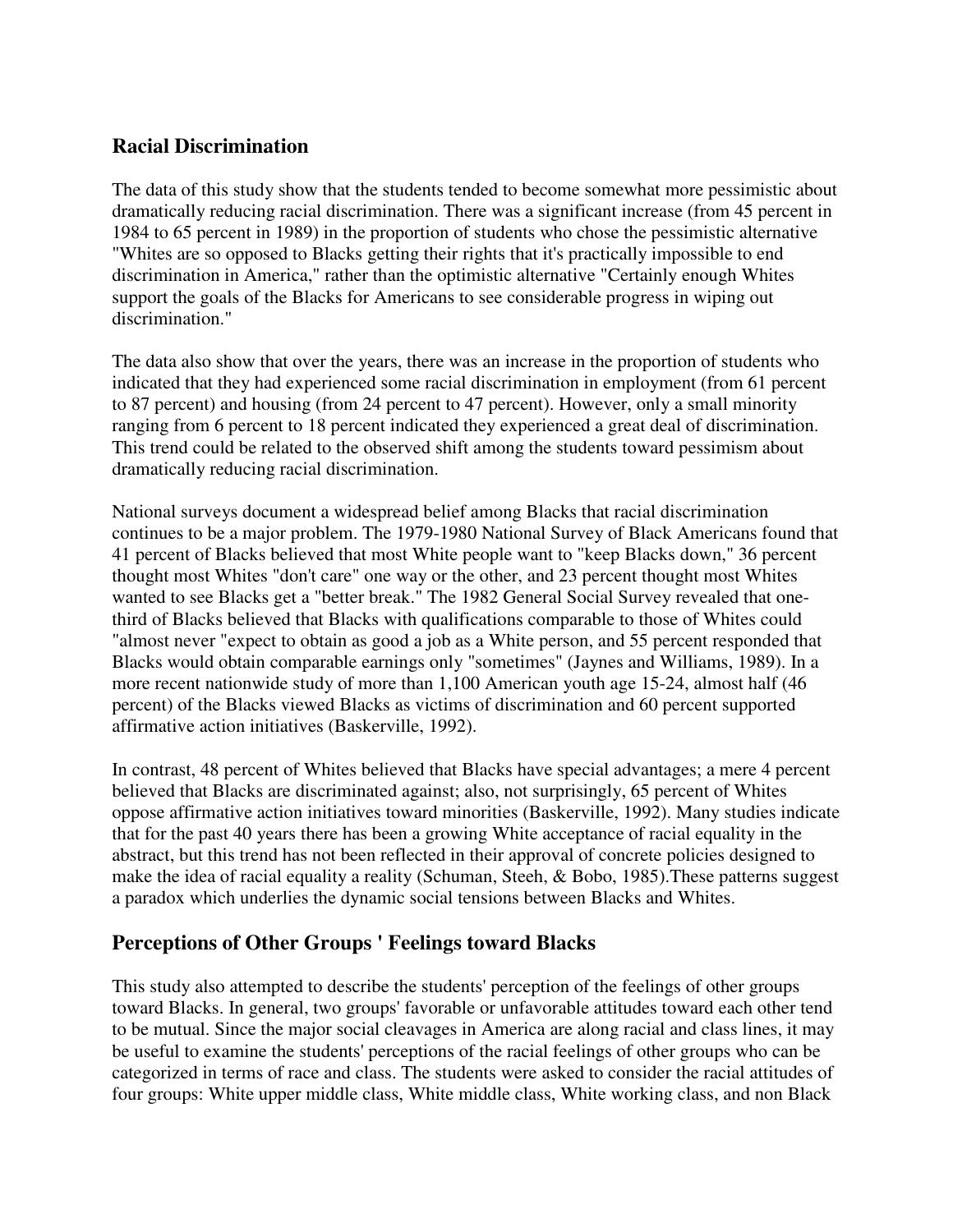groups of color. They responded to two questions , one phrased positively and the other negatively, to get their perceptions. The positive question was "Which group do you think is friendliest toward Blacks?" and the other was "Which group do you think is the most hostile toward Blacks?"

The data revealed a consistent pattern that indicated the students perceived the non Black groups of color as friendlier toward Blacks as compared with any of the other White social classes. In 1989 approximately 61 percent thought that non Black groups of color were friendliest as compared with 3 percent who thought that the White-upper middle class was friendliest. Negatively underscoring this finding, Table IV shows that the respondents perceived the White upper middle-, White middle-, and White working classes as more hostile toward Blacks than non-Black groups of color. A consistent majority thought that the White upper middle class was the most hostile toward Blacks. Kluegel and Smith (1986) suggest that the estrangement between Blacks and upper income Whites may be greater than it is for lower income Whites. They found that higher income Whites tend to adhere to equalitarian principles to a lesser extent than lower income Whites.

Both the 1979-1980 National Survey of Black Americans and the 1982 General Social Survey tapped the extent to which Blacks believed that White individuals and institutions can or cannot be relied on to treat them fairly. Responses to questions on feelings of trust and affinity with whites revealed many Blacks expressed moderate to high levels of estrangement (Jaynes and Williams, 1989).

**TABLE IV Respondents' perceptions of non Black groups hostility toward Blacks :1984, 1985, 1986, 1987, 1989 • Which group do you think is the most hostile toward Blacks?**

| <b>NON BLACK GROUPS</b>  | 1984   | 1985   | 1986  | 1987 | 1989  |
|--------------------------|--------|--------|-------|------|-------|
| White upper middle class | $60\%$ | 57%    | 51%   | 51%  | 60%   |
| White middle class       | 12%    | 13%    | 15%   | 18%  | 19%   |
| White working class      | 21%    | $29\%$ | 33%   | 25%  | 19%   |
| Racial minorities        | 7%     | 3%     | $1\%$ | 6%   | $2\%$ |
| Number                   | 201    | 115    | 106   | 159  | 123   |

#### **Political Attitudes toward Whites**

Are these perceptions of the students related to some of their political views? When asked to choose the group that would make the best ally, the data revealed that the students perceived non Black groups of color as being better allies than any one of the White classes. The students' did not indicate a significant preference among the different White social classes.

By large majorities (93 percent to 86 percent) they tended to approve of inviting other racial minorities to join Black political organizations. Moreover, the data showed that the students were also receptive to political alliances with White social classes. It is reasonable to expect that Black students would think that other non Black groups of color would probably be more reliable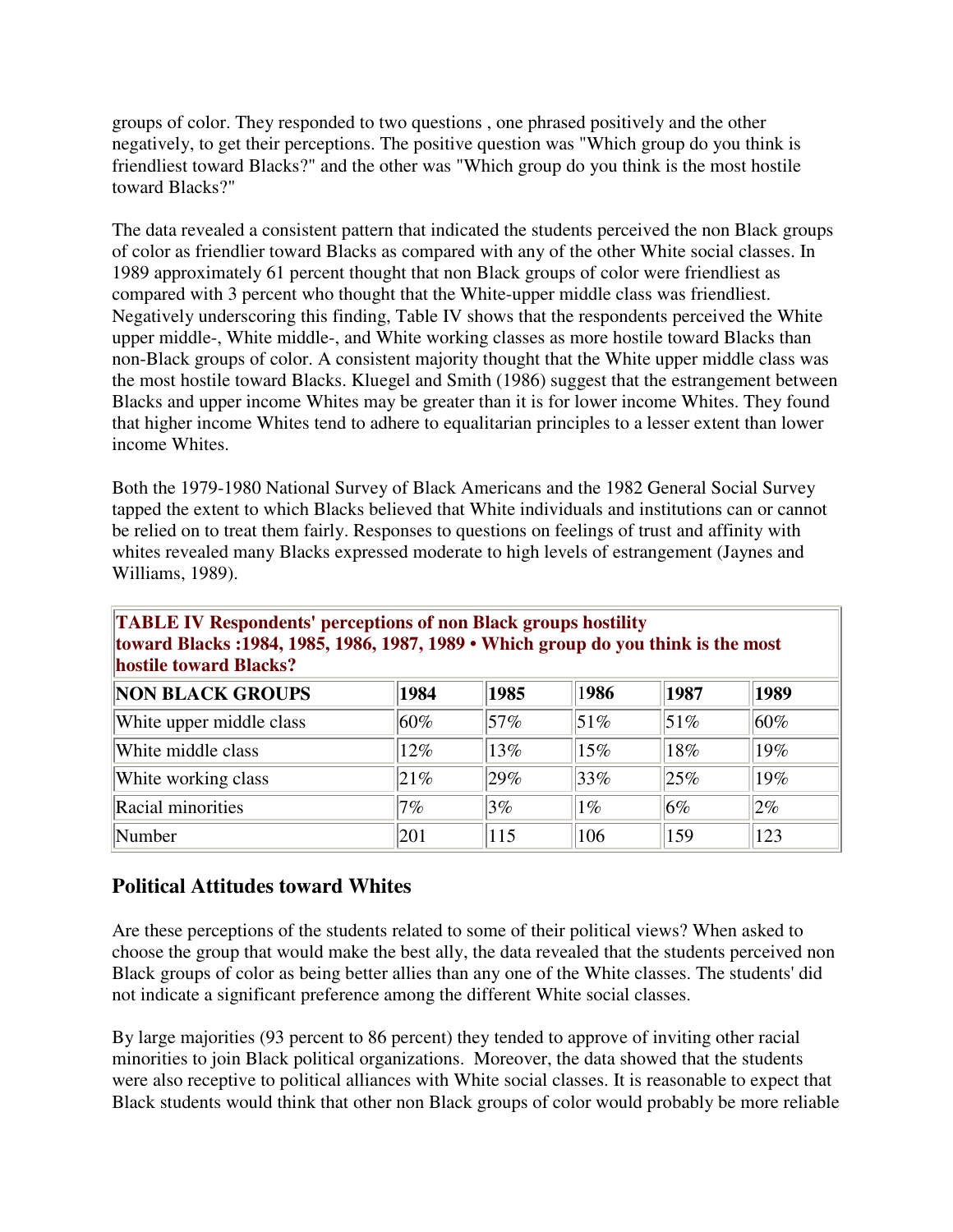allies than White groups given the saliency of race over social class. This suggests a strong inclusive tendency to unite in struggles with other groups of color. This inclusiveness even extended to Whites. This tendency was evident further by their responses to questions related to the presidential campaigns of Jesse Jackson.

Another way this study attempted to gauge the students' attitudes toward Whites was to examine their views on Jesse Jackson's presidential campaign themes. The data indicated that a large majority of the respondents ( about 87 percent for each survey) thought that Jesse Jackson's presidential campaigns had increased Black political influence in the political arena. Amazingly, this finding is exactly the same as the one in a national study conducted by Gurin, Hatchett, and Jackson (1989).

When asked "What single national or local leader or organization best expresses your views on the relations between the races ?", the overwhelming majority (over 90 percent) mentioned Jesse Jackson. Others mentioned included Martin Luther King, Malcolm X, Harold Washington, Andrew Young, Coretta Scott King, Louis Farrakhan, and Tom Bradley. In response to the question "What views of this person or organization do you agree with?" The main themes were, Black advancement (38%), interracial cooperation (29%), racial equality (25%), and Black unity (7%). Typical comments were the following:

Black advancement : "strive for excellence," "We must take an active part in our political system to achieve social reform," "Blacks can be whatever they want to be; all it takes is hard work," "Blacks are oppressed and we need to excel and to break free,"

Interracial cooperation: "Rainbow coalition," "Blacks and Whites should come together," "Unification of the races," "All races can be united under the Rainbow coalition," " Sooner or later Blacks, Whites, Spanish, and all races must come together," "People of all colors should love each other and live together," "We are all Americans and must work together as best we can," "We must stop thinking of our society as being Black and White but together."

Racial Equality: "I agree with his Rainbow Coalition view, the view of everyone regardless of race is to be treated equally," "Blacks are just as good as anyone else," "I agree with everything he says about equality for the world and peace," "I believe that Blacks must speak up and be heard and also use the power of politics and votes to get fair and equal treatment in the United States," "The right to give Blacks a chance. Not to judge a person by his color but by his ability All people should be treated as equals.," "There should be no separation of the races.," "We were all created equal and we all deserve a fair shake, but we will not sit still waiting for that day to come."

Black unity: "Blacks have to stick together," "We as a people have to unite to accomplish the many goals that we are striving to obtain," "Black people should unite as one to overcome the barriers erected by the White man."

Based on the main themes derived from the students' comments about Jackson's campaign: Black advancement , interracial cooperation, racial equality , and Black unity , in that order, it seems that the students' support of Jesse Jackson tended to reflect an endorsement of multiracial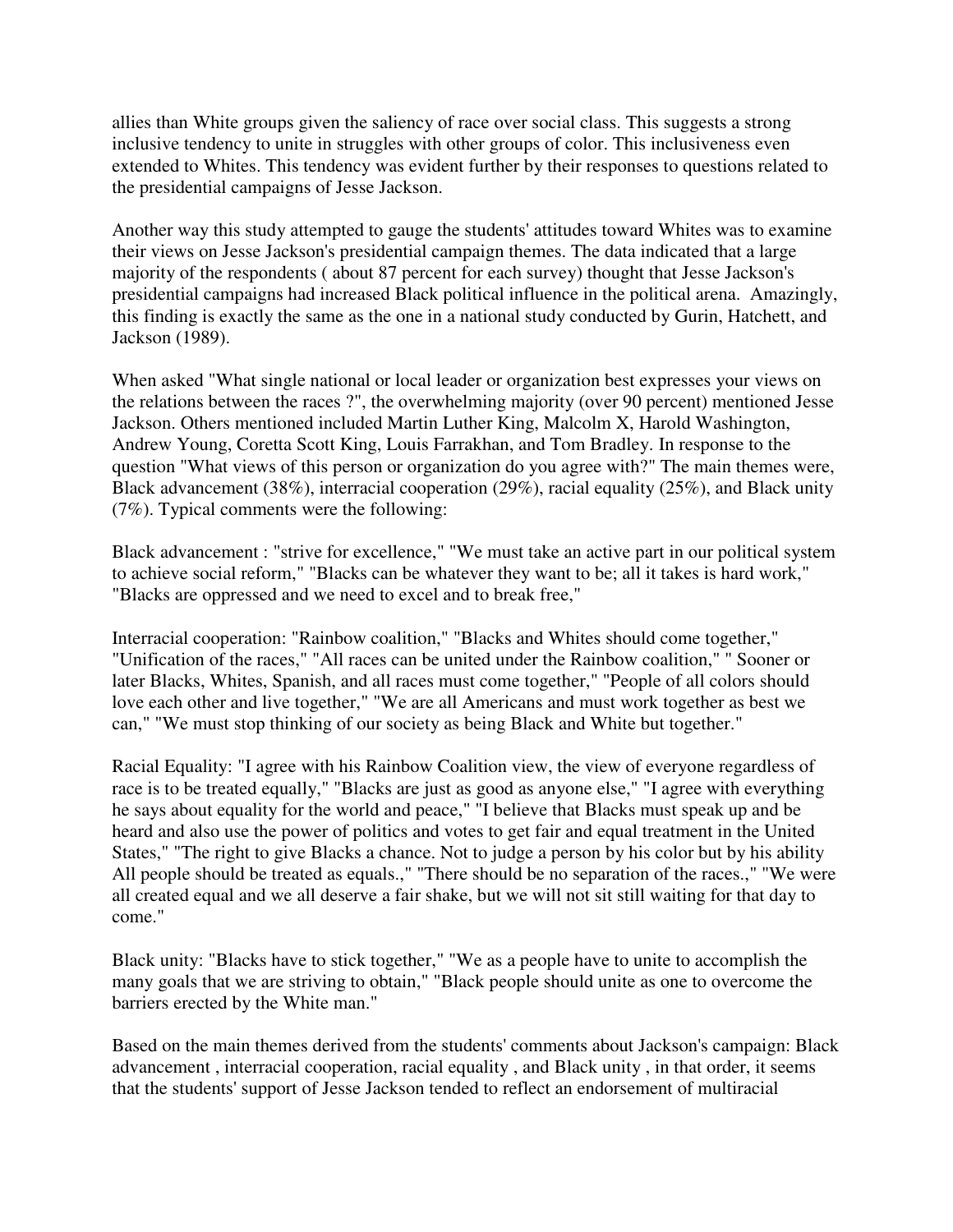approaches to bring Blacks and whites together rather than sentiments of hostility toward Whites. From their national study, Gurin, Hatchett, and Jackson (1989) concluded "The racial solidarity behind support for Jackson did not necessarily imply racial hostility or insensitivity to the plight of other deprived groups. Supporters whose solidarity was based on a politicized sense of common fate were simultaneously pro-Black and inclusive; they were not anti-White. The rainbow metaphor was especially apt for them."

#### **CONCLUSION**

This longitudinal study focused on the racial attitudes and perspectives of Black students who attended college during the Reagan era, a period marked by a deterioration in the social and economic conditions in the African American community, persistent assaults on civil rights, and the gutting or elimination of social programs which were vital to the health of the Black community. The extreme anti-liberal policies of the Reagan administration coupled with the conservative mood of White America fostered a social climate in which one would have expected Blacks to shift in the direction toward hostility toward Whites. However, the data show that such a shift did not occur.

From these findings emerges a picture of Black students who can be best described as social liberals who favor racial integration. According to the data, they did not become more negative in their perceptions of White people during the Reagan era, nor did they become further alienated from White society. Thus, it seems that the rise of Afrocentrism during this period reflected a stronger affirmation of an African American identity rather than a rejection of the idea of an integrated society.

#### **References**

Albeda, R., McCrate, E., Melendez, E., & Lapidus, J. (1988). Mink coats don't trickle down . Boston, Massachuetts: South End Press.

Banks, W. M. (1970). The changing attitudes of Black students. Personnel and Guidance Journal, 48, 739-745.

Baskerville, D. (1992, September). Young views on race. Black Enterprise, p.47.

Blackwell, J. (1985). The Black community. New York, N.Y.: Harper & Row.

Bobo, L. (1987a). Race in the minds of Black and White Americans. Paper prepared for the Committee on the status of Black Americans. Washington, D.C.: National Research Council.

Bobo, L. (1987b). Racial attitudes and the status of Black Americans: A social psychological view of change since the 1940s. Paper prepared for the Committee on the status of Black Americans. Washington, D.C.: National Research Council.

Brigham, J. C., & Weissbach, T. A. (Eds.). (1972). Racial atitudes in America. New York: Harper & Row.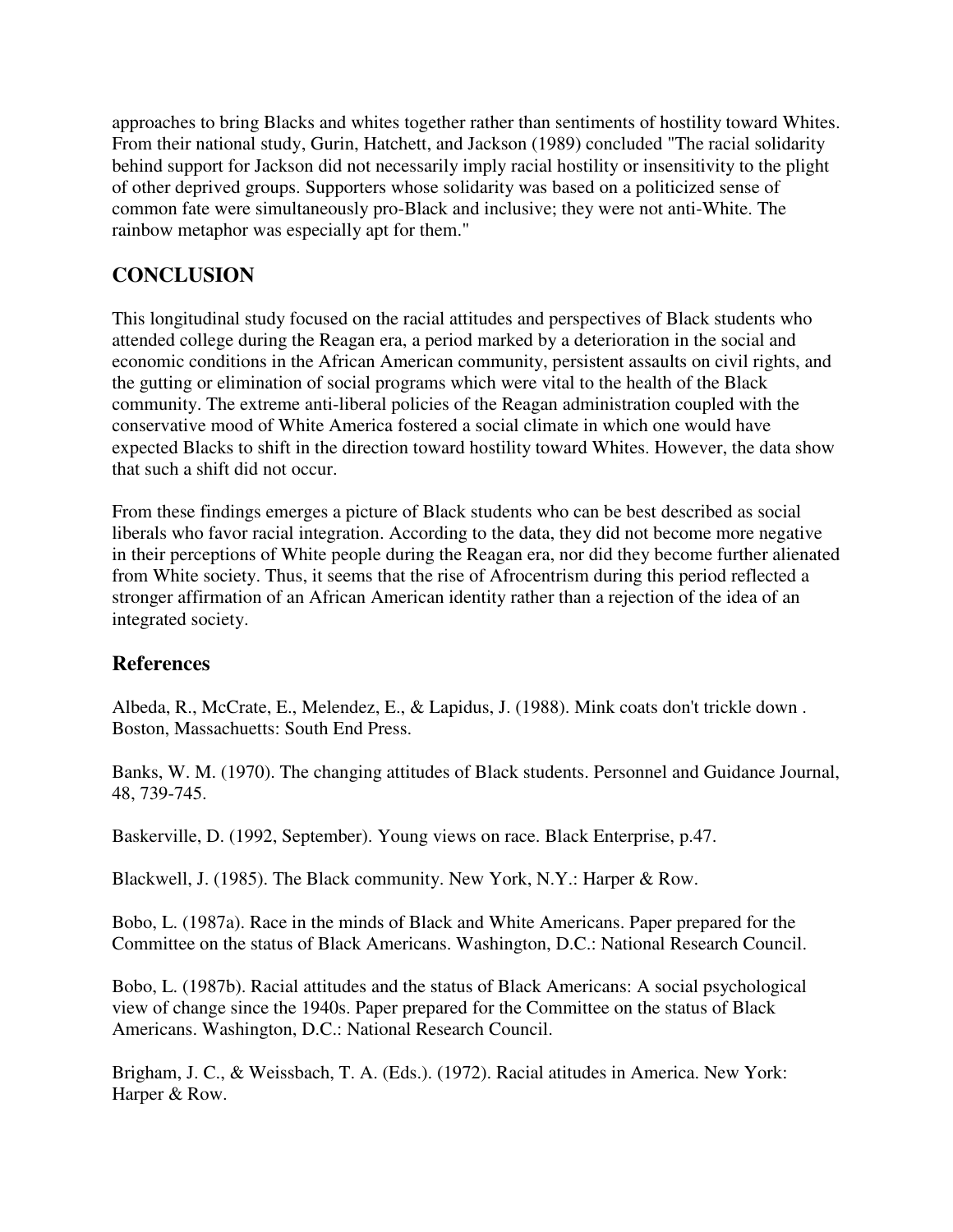Cage, M. (1990, November 28). Sharp tensions accompany new role for historically Black Bowie State U. The Chronicle of Higher Education, p.A23.

Campbell, A., & Schuman, H. (1968). Racial atitudes in fifteen American cities. In The National Advisory Commision on Civil Disorders. Supplemental Studies. Washington, D.C.: U.S. Government Printing Office.

Collison, M. (1990, February 14). 'Fight the power': rap music pounds out a new anthem for many Black students. The Chronicle of Higher Education, p.A1.

Dingle, D. (1989, November). An agenda for the Black middle class. Black Enterprise, pp. 52- 60.

Dodge, S. (1990, December 5). More college students choose academic majors that meet social and enviromental concerns. The Chronicle of Higher Education, p.A1.

Fliam, P. and Sehgal, E. (1985). Displaced workers of 1979-1983: How well have they fared. Monthly Labor Review 108 (6), 3-16.

Franklin, J. and Moss, A. (1988). From slavery to freedom.. New York, N.Y.: Alfred A. Knopf, Inc.

Gonzales, J. (1992). Racial and ethnic families in America. Dubuque, Iowa: Kendall/Hunt Publishing Company.

Gurin, P., Hatchett, S., & Jackson, J. (1989). Hope and independence: Blacks' response to electoral and party politics. New York: Russel Sage Foundation.

Hunter-Gasden, L. (1990, December ). Marketing the motherland. Black Enterprise, pp. 76-82.

Interracial baby boom. (1993). Futurist, 27(3), 54-55.

Jaynes, G.D. & Williams, R.M. (Eds.). (1989). A common destinity: Blacks and American Society. Washington D.C.: National Academy Press.

Kluegel, J. & Smith, E. (1986). Beliefs about inequality. Hawthorne, N.Y.: Aldine de Gruyter.

Leatherman, C. (1990, September 12). Turmoil at cleveland state over Black administrator's departure focuses attention on issues facing minority-affairs officials. The Chronicle of Higher Education, p.A17.

(1990, October 3). D.C. University closed after students take over 2 buildings. The Chronicle of Higher Education, p.A2.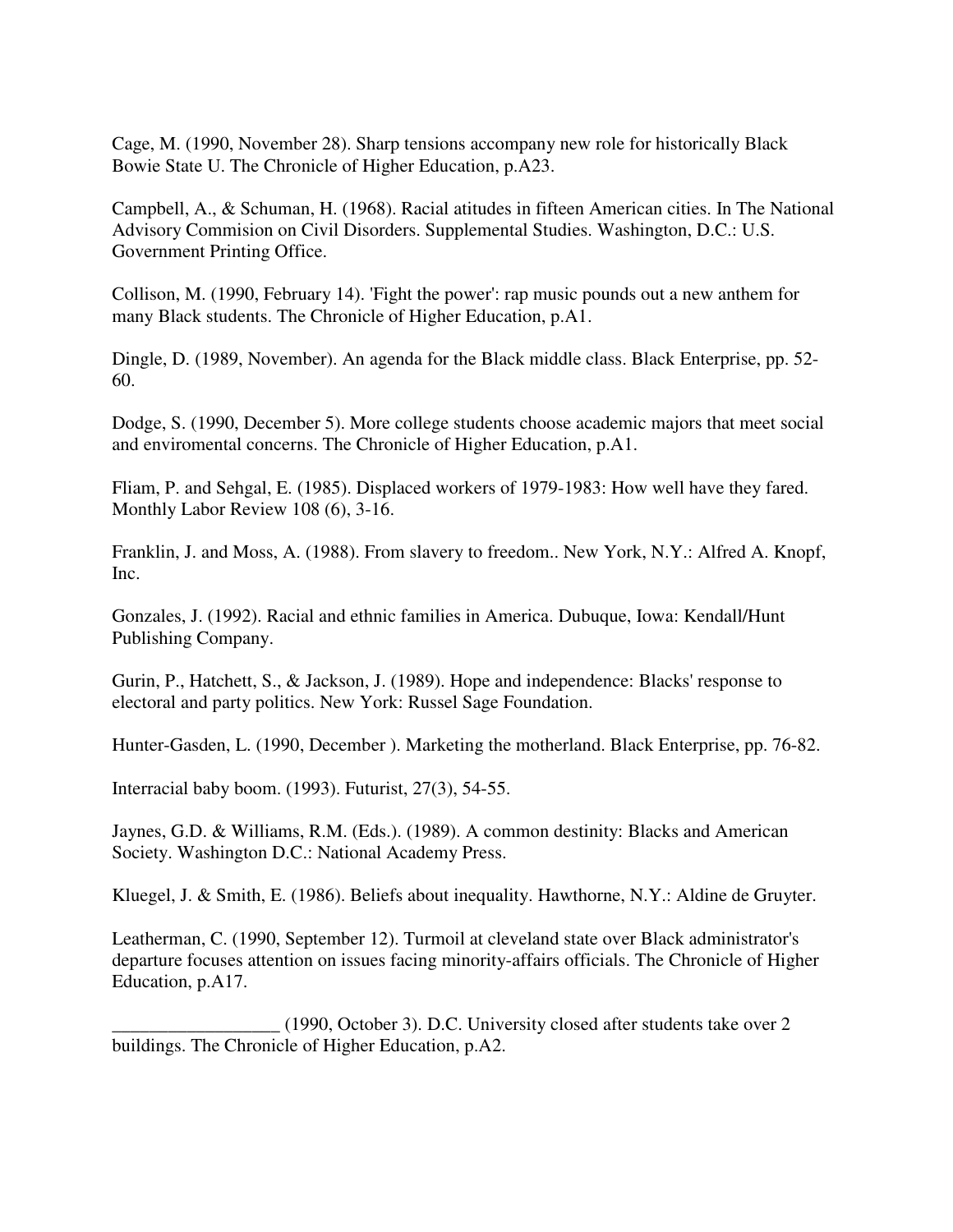\_\_\_\_\_\_\_\_\_\_\_\_\_\_\_\_\_ (1990, October 10). More trustees resign at U. of District of Columbia. The Chronicle of Higher Education, p.A2.

Magner, D. (1990, November 14). Amid the diversity, racial isolation remains at Berkeley. The Chronicle of Higher Education, p.A37.

\_\_\_\_\_\_\_\_\_\_\_\_\_\_\_\_ (1990, January 17). A 'zero tolerance' policy proposed for Michigan's colleges. The Chronicle of Higher Education, p.A16.

\_\_\_\_\_\_\_\_\_\_\_\_\_\_\_\_ (1990, June 27). Black students call for improved access to colleges. The Chronicle of Higher Education, p.A2.

 $(1990, June 6)$ . Racial tensions continue to erupt on campuses despite efforts to promote cultural diversity. The Chronicle of Higher Education, p.A1.

\_\_\_\_\_\_\_\_\_\_\_\_\_\_\_\_(1990, November 7). Michigan faculty votes to require course on race. The Chronicle of Higher Education, p.A34.

Mangan, K. (1990, May 16). Influential student president's criticism of U. of Texas at Austin galvanizes protesters and puts administration on the defensive. The Chronicle of Higher Education, p.A33.

Marx, G.T. (1967). Protest and prejudice: A study of belief in the Black community. New York: Harper & Row.

Myrdal. G. (1944). An American dilemma: The Negro problem and modern democracy. New York: Harper and Brothers.

Paige, J. M. (1970). Changing patterns of anti-White Attitudes among Blacks. The Journal of Social Issues, 26, 69-86.

Palmer, J. and Sawhill, I. (1984). The Reagan record. Washington D.C.: The Urban Institute.

Paset, P. (1991). Black and White women's attitudes toward interracial marriage. Psychological Reports, 69. 753-755.

Pettigrew, T. F. (1969). Racially separate or together? Journal of Social Issues, 25 (1), 43-49.

Pinkney, A. (1993). Black Americans. Engle Cliffs, New Jersey: Prentice Hall.

Schuman, H., Steeh, C., & Bobo, L. (1985). Racial attitudes in America: Trends and interpretations. Massachusetts: Harvard University Press.

Tilly, C. & Valenzuela, A. (1990, April). Down and out in the city. Dollars and Sense, pp.6-8.